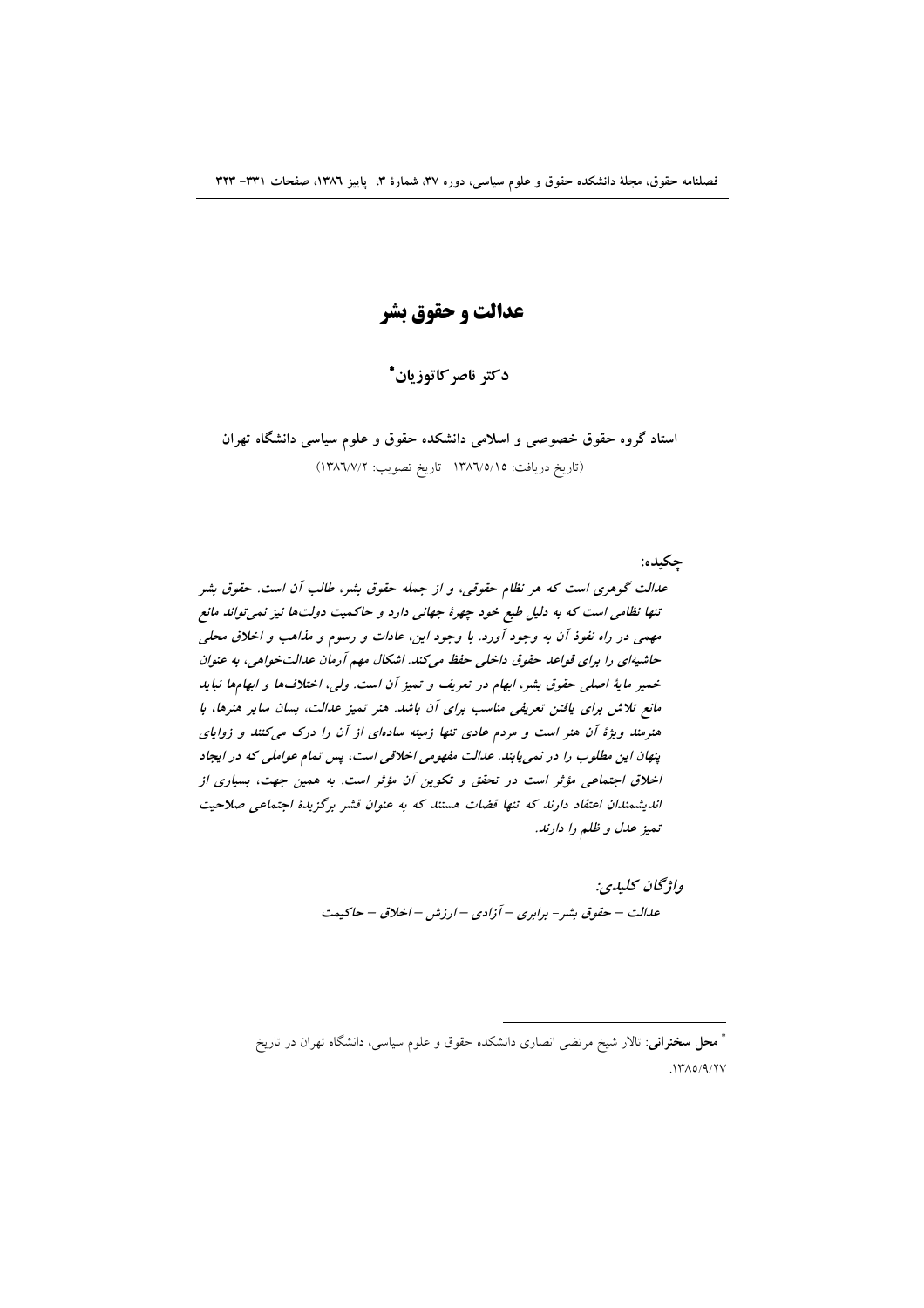عدالت والاترین ارزش انسانی و گوهری گرانبها در راه تحقق حقوق بشر است. عنوان عدالت یکی از خواستهها و آرمانهای حقوق بشر است. دربارهٔ کرامت انسان، احترام به شخصیت او و اراده انسان و اینکه هیچکس بر دیگری سلطهای ندارد، حکما، علما و پیامبران الهی از دیرباز داد سخن دادهاند. اومانیستهای فعلی می گویند آنچه از حقوق بشر میدانند ناشی از افکار مسیح است. حتی یکی از نویسندگان بزرگ حقوق عمومي فرانسه "دوگي" ميگويد: "مسيح به ما انسانيت را آموخت و شرافت را به ما یاد داد." احکام اسلامی هم از چنین مواردی سرشار است. انسان به عنوان اشرف مخلوقات و کسی که خلیفهٔ خدا بر زمین است و از روح خدا بر او دمیده شده است، طبیعی است که دارای حقوقی است که همیشه باید محترم باشد. راجع به "جان انسان" نیز احکام زیادی وجود دارد. این نکته را من در قالب تذکر به قضاتی که با دست گشاده حکم به اعدام میدهند، میگویم که بدانند چه مسؤولیت سنگینی دارند. نخستین چیزی که در معاد سؤال میشود راجع به خون انسانها است، که آیا خون کسی را هدر دادهاند یا نه، بنابراین قضات باید بسیار با احتیاط رفتار کنند.

مسألهٔ "کرامت انسانی" از سه قرن پیش یا کمی قبل از آن، شکل دیگری به خود گرفت و وارد زندگی اجتماعی انسان شد و به عنوان ابزاری برای حمایت از حقوق انسانها در مقابل قدرت دولتها و کسانی که بر آنها سلطه پیدا کرده بودند، به کار رفت. دلیلش هم این بود که در قرارداد اجتماعی، "روسو" چنین ابراز عقیده کرده بود كه اگر دولت ملي سركار باشد، چون ارادهٔ آن دولت، ارادهٔ خود اشخاص است، احتمال هیچگونه ظلمی نمی٫ود. بنابراین ملت میتواند تمام حقوق خود را به دولت واگذار کند و در پناه امنیتی که دولت به وجود می آورد، زندگی کند.

این نظریه در آن روزگیرایی زیادی داشت ولی بعدها مورد سوءاستفاده فراوان قرار گرفت. تجربهٔ تاریخی در این چند قرن نشان داده است که به هیچ دولتی اعم از دولت پادشاه مستبد یا سوسیالیست و حتی دموکراتیک نمی توان انقدر اطمینان کرد که حقوق ملت را به طور کامل در اختیار آن گذاشت تا هرگونه می خواهد تصمیم بگیرد. وضعیت دولت مستبد که مشخص است، وقتی در یک فرد تکاثر قدرت پیش آمد و او هیچ مانع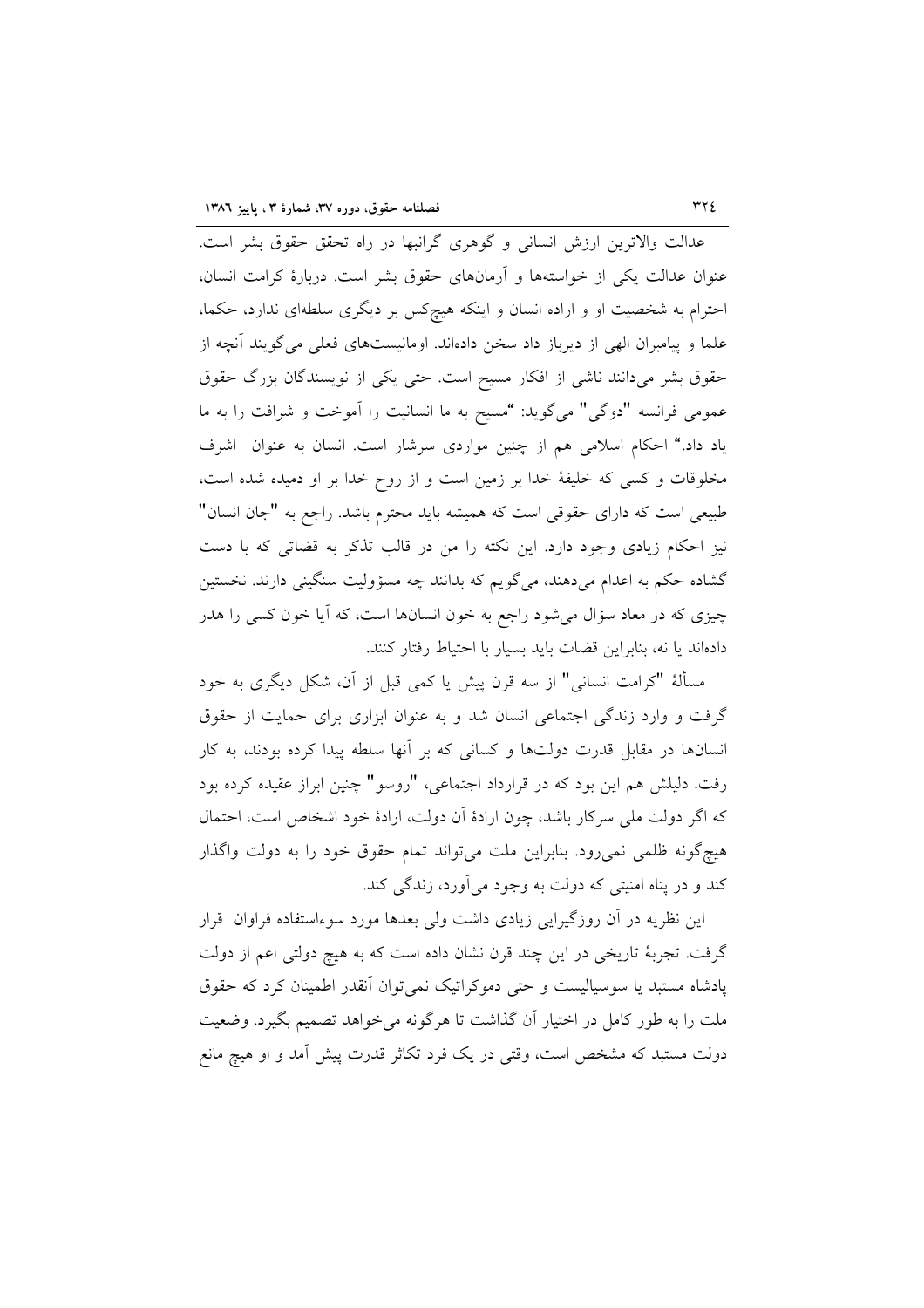و رادعی برای ارادهٔ خودش ندید طبیعتاً به فساد کشیده میشود. اما این عیب در دول دموکراتیک نیز از بین نمی رود. هر دولتی منافعی دارد که ممکن است با منافع ملتها در تعارض باشد.کمتر دولتی حقوق ملی را بر بقای خودش ترجیح میدهد. این وضعیت در دموکراتترین دولتها، یعنی حکومت اکثریت بر اقلیت هم وجود دارد. انتخاب نمایندگان مجلس را تصور کنید، نمایندهای به اکثریت رأی یک نفر انتخاب می شود و بعد قانونی که در مجلس مطرح می شود، با اکثریت یک نفر طرحی را تصویب میکند که با حقوق دیگران منافات دارد. بنابراین آنچه در مجالس مقننه منجر به تصويب قانون مي شود نظر قدرت حاكم است و يا طبقه حاكمي است كه انتخاب شدهاند پس، برای اینکه چیرگی اکثریت را بر اقلیت تخفیف داد باید چارهای اندیشید.

از این دردناکتر، وضع حکومتهایی است که به ظاهر دموکراسی آراستهاند ولی در باطن دیکتاتوری هستند. در بسیاری از کشورها رؤسای جمهور برای تمام ًمدت عمر انتخاب می شوند. این عیوب باعث شد تا اندیشمندان کشورها به فکر سرپناهی بیفتند تا در سایهٔ أن از تجاوز قدرت مصون بمانند. عدمای أن را در "حقوق فطری" جست و جو کردند. آنها میگفتند دستهای از حقوق، برتر از قدرت دولتها و ارادهٔ اکثریت هستند. أنها حقوق عالی هستند که دولتها باید کشف کنند و در قوانین خود بیاورند و دولت اگر به آن تجاوز کند غاصب محسوب میشود. علمای این دسته، معیار تشخیص حقوق عالی را عقل انسان قرار دادند. "ارسطو" یکی از پیشگامان حقوق فطری انسان است که حس و تجربه را هم علاوه بر عقل دخالت میدهد. او میگوید: "به تجربه در می یابیم نظمی بر جهان حکمفرما است و هدفی آن را هدایت میکند. ما هم ذره ناچیزی از این نظم هستیم". بنابراین تا وقتی قواعد ما با این نظم سازگار باشد، مثبت و عادلانه است ولي اگر قواعد نظم را نقض كند، ديگر قاعده نيست، دولت حق ندارد چنین قوانین ناقضی را وضع کند. در غیر این صورت دولت غاصب است چون حدود اختیار دولت مقید به این است که حقوق بشر و حقوق فطری را رعایت کند و وقتی از این حد تجاوز کرد، غاصب می شود و ملت حق دارد آن دولت را سرنگون کند.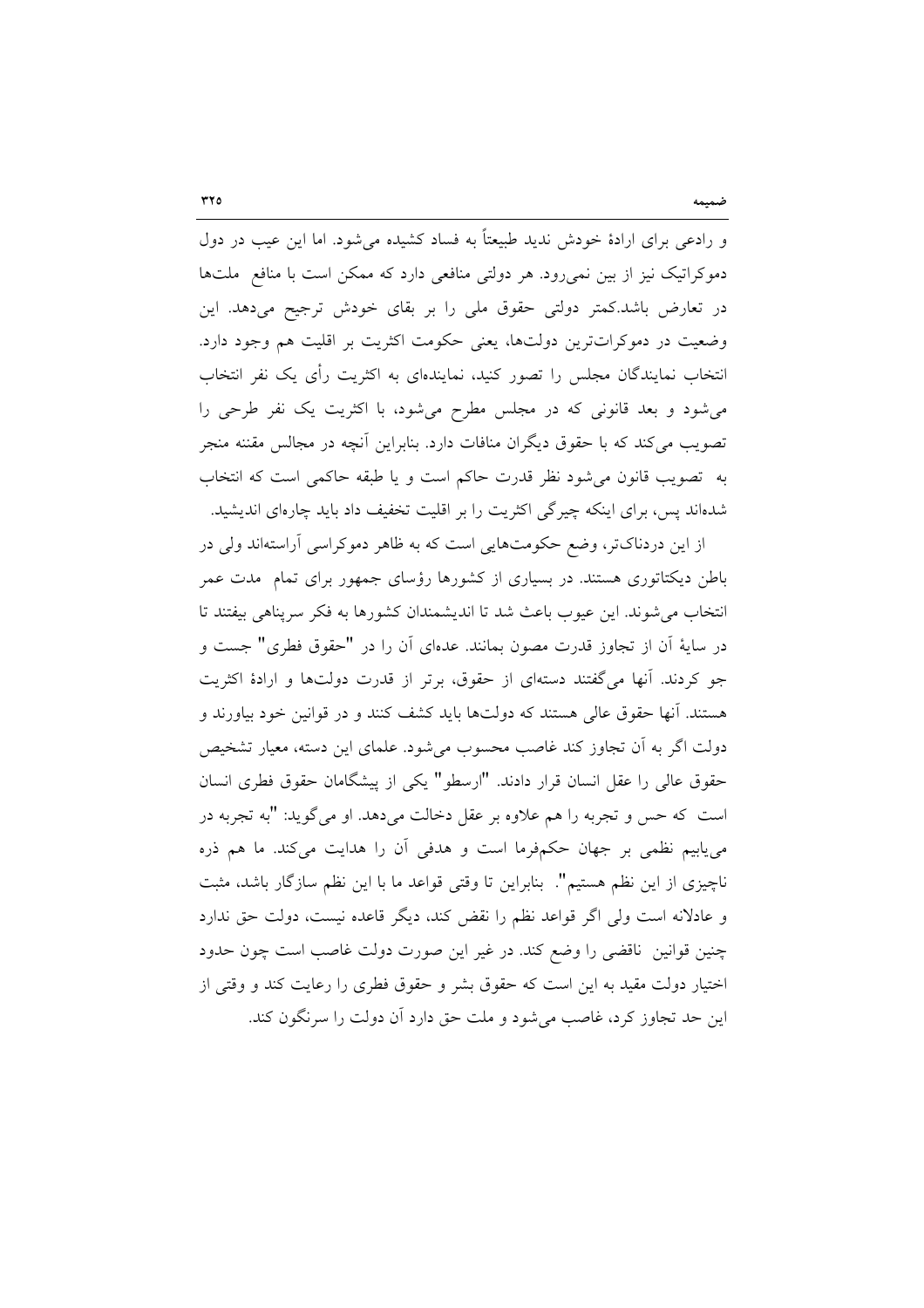اما جمع دیگری تحت عنوان "حقوق اجتماعی" یک خاکریز برای دفاع از حقوق انسانها در مقابل دولتها ايجاد كردند. بسياري از جامعهشناسان گفتهاند قواعد حقوق خود به خود از دل اجتماع تراوش میکند و زندگی اجتماعی قاعده ایجاد میکند. پس هر قاعدهای که جامعه خود به خود ساخت، حقوقی است، و دولت حق ندارد به چنین حقوقی تجاوز کند.

عدهای هم از مذاهب استفاده کردهاند. آنها بر این عقیده هستند که دولت ما دولت مذهبی و محدود به ارادهٔ خداوند است. همانطور که در امور تکوینی این رابطه حاکمیت بین خدا و بندگان برقرار است، در امور تشریعی هم برقرار است. یعنی از چیزی که حکم خداست و در مذاهب مختلف آمده، نباید تجاوز کرد. در قانون اساسی ما هم از این طریق پیروی شده است.

حقوق فطری دوام زیادی نیاورد و با ایرادات زیادی مواجه شد. نقادان حقوق، مشاهده و تجربه را میدان عمل خود قرار دادند و گفتند اگر به حقوق کشورهای مختلف مراجعه كنيم جز تكثر و اختلاف نمىبينيم، در حاليكه فطرت انسانها همه جا یکی است. منشأء قواعدی که در کشورهای مختلف وضع میشود به ارادهٔ آنها وضع شده است و منشاء آن عقل انسانها است و نه فطرت آنها، این گونه بود که طرفداران حقوق فطری کم کم از این نظریه دست کشیدند و به حداقل حقوق فطری که "عدالت" بود رسیدند. دستهای هم که سرپناهی از مذاهب و حقوق اجتماعی پیدا کرده بودند نیز، نتوانستند این دو نظریه را جهانی کنند چون هر دو، جنبهٔ محلی داشتند. هر جامعهای سلسله قواعد خاصی دارد که آنها را وضع میکند. هر گروهی هم اعتقاداتی دارند که برایشان از درجه اهمیت بالایی برخوردار است. بنابراین هر سه نظریه جنبه محلی پیدا کر د.

در مقابل اینها، جمعی به دنبال برگزیدن بهترین قواعد که با حقوق بشر سازگاری داشته باشد، رفتند و آن را به عنوان حقوق بشر اعلام کردند. این قواعد جنبهٔ جهانی پیدا کرد چون مستقل از هر نوع مذهب، نژاد، فرهنگ و زبان مختلف بود. در اعلامیهٔ جهانی حقوق بشر، جهانی شدن آن تثبیت شد و کشورهایی که به آن پیوستند، موظف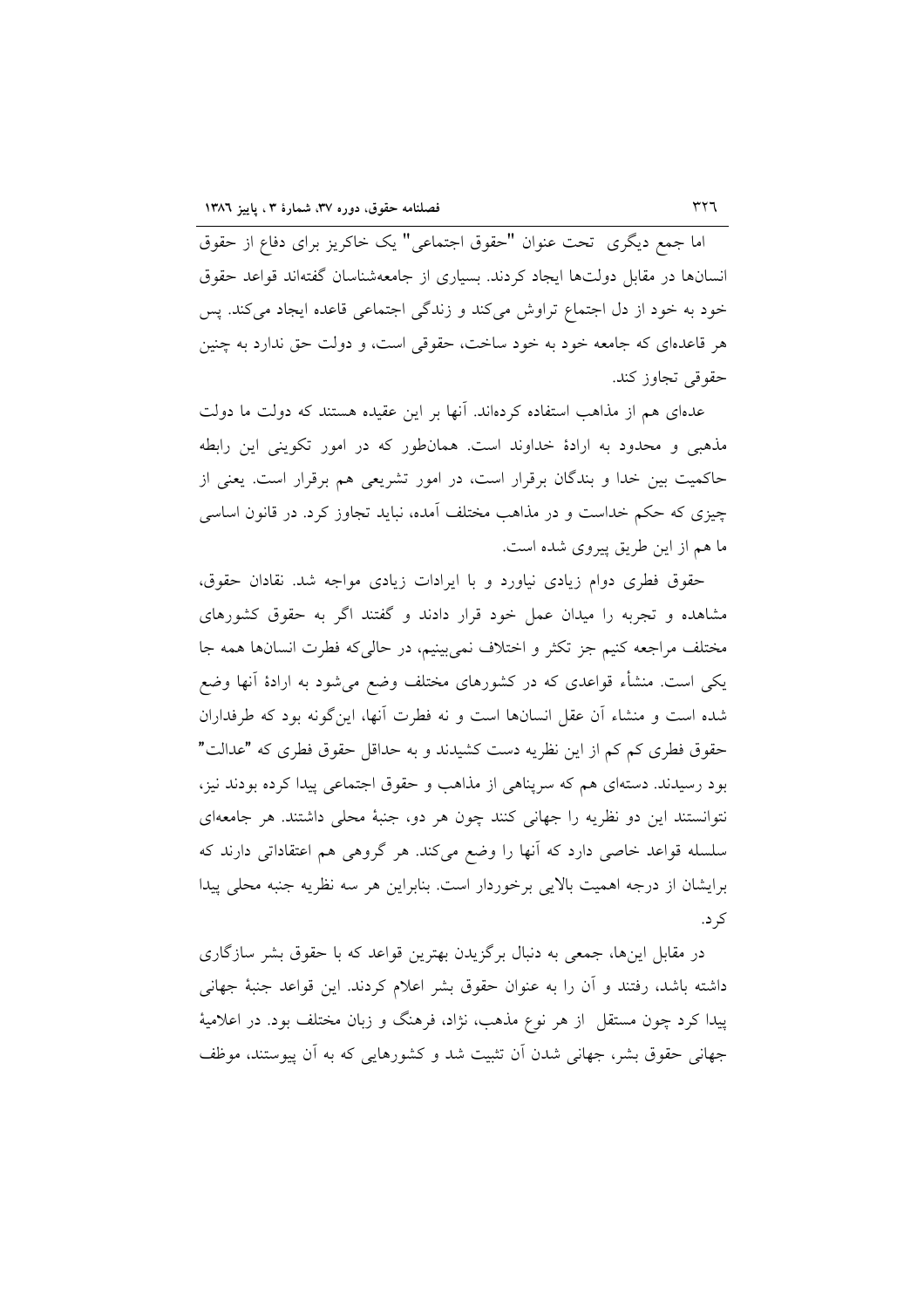به طرفداری از قواعد آن شدند. به عنوان نمونه، اصلی در قانون اساسی جمهوری فرانسه وجود دارد مبنی بر اینکه پیمانهای بینالمللی را بر قوانین داخلی رجحان میدهد. این اصل میگوید وقتی دولتی متعهد شد قوانینی را بپذیرد، حق ندارد در داخل، مقرراتی را وضع کند که با آن قاعده در تضاد باشد.

در اینجا در برابر جهانی شدن حقوق بشر دو اشکال وجود دارد. اول عادات و رسوم محلی است که در خود اعلامیه حاشیهای بر آن در نظر گرفتند تا بتوانند حقوق بشر را ً با اَداب و رسوم اجتماعی هماهنگ کنند. مانع دوم که مهمتر است، تکیه بر حاکمیت دولتها است. این مانع شدید بود و هنوز هم باقی است. هر دولتی میگوید من حاکم هستم و قوانینی دارم و کسی حق ندارد بگوید چرا چنین قانونی را وضع کردهام. ولی باید پذیرفت دیوارهای این مرز هم در حال فرو ریختن است. وجدان عمومی جهان به قدری حساس است که هرجا حقوقی نقض شود و به حقوق بشر تجاوز شود، این وجدان آزرده میشود و واکنش نشان میدهد. این واکنش عبارت است از محدودیتها و محرومیتها و احتمالاً میتواند مادی هم باشد و بیشتر جنبه اخلاقی دارد.

قواعد حقوق بشر حاوی یک سلسله احکام مثل آزادی بیان، منع شکنجه و اصل برائت و... است. ولي همه اين قواعد مبتني بر سه قاعده و ارزش اصلي است كه عبارتند از: آزادی، برابری، عدالت. در اینجا توضیح مختصری دربارهٔ هر کدام از این ارزشها میدهم و آنگاه هر سه را با هم مقایسه میکنم.

در توصیف آزادی و اینکه جزو آرمانهای اصلی بشر است، تردیدی وجود ندارد. "كانت" حكيم چيره دست آلماني، در نقدي از عقل بشر، احكام آن را به دو دسته تقسيم مي كند: احكام عقل نظري و احكام عقل عملي.

احکام عقل نظری، احکامی است که در نتیجهٔ استدلال، تمثیل، استقراء، تجزیه و تحلیل عقل از رویدادهای خارجی به دست میآید. اما احکام عقل عملی آن چیزی است که وجدان آدمی به آن دستور میدهد. کانت معتقد است احکام عقل عملی بر احکام عقل نظری چیره است، چون به طور مستقیم از وجدان انسان سرچشمه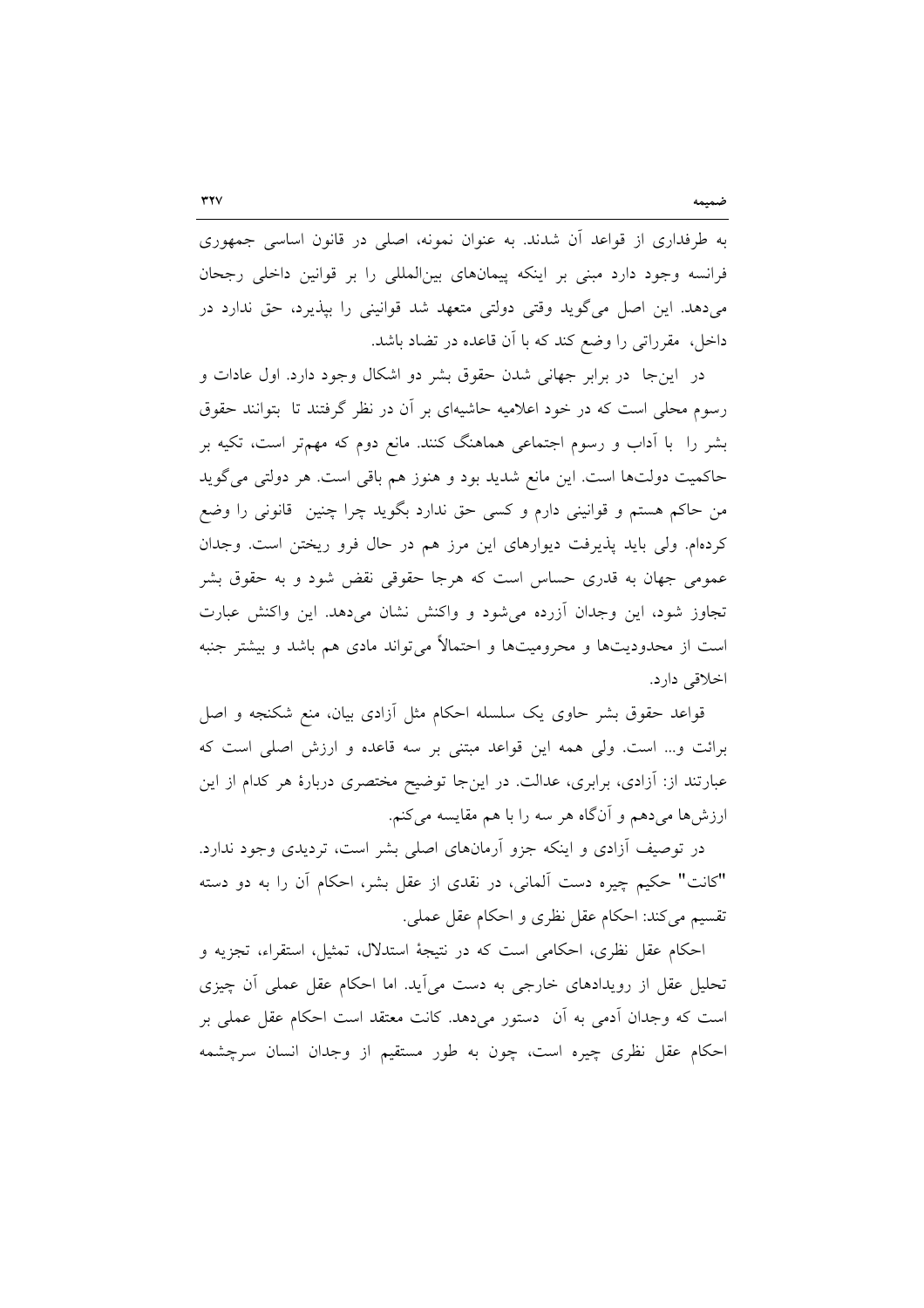می گیرد. حکمای ما نیز در مورد ارتباط قرآن با سایر احکام مذهبی از همین استدلال بهره جستهاند. آنها بر این نظرند که چون احکام قرآن به طور مستقیم بر نهاد پیامبر نازل شده، ناب و زلال است و هیچگونه عقل بشری در آن دخالت ندارد، ولی بقیهٔ احکام مذهبی که در اخبار دیده میشود. ولو اینکه در سند آن هیچ شکی نباشد، با عقل و استدلال بشر مخلوط است. بنابراین اگر بر فرض، اختلاف نادری بین قرآن و احکام مذهبی به وجود آمد، قرأن ترجیح دارد. کانت برای اینکه مسأله را مبهم نگذارد و سازمانی به فکرش بدهد، میگوید نخستین حکم از عقل عملی، آزادی است. یعنی جوهر حیات هستی آزادی است. تمام ارزشهای دیگر منشعب از این حکم عقل عملی اولیه هستند و والاترین ارزشها آزادی است.حکمای دیگری همچون هگل هم از طرفداران این نظریهاند. هگل آرمان طبیعت و هستی را در حرکت می بیند و هدفش را جایی قرار میدهد که انسان به آزادی برسد.

اما در مورد برابری، بسیاری از حکما برای اینکه به آزادی برسند، برابری را فدا کردند. مثلاً روسو می گوید انسانها باید همه آزادیهایشان را به دولت واگذار کنند تا در پناه دولت به برابری برسند.

درباره ارزش سوم که عدالت باشد، زیاد بحثی نیست. همه پذیرفتهاند که آرمان اصلی انسانها رسیدن به عدالت است. حتی خیلیها معتقدند آزادی هدف نیست، بلکه وسیلهای برای رسیدن به عدالت است. کانت با اینکه آزادی را حکم اولیه عقل عملی میداند، می گوید: "اگر عدالتی نباشد، زندگی کردن به زحمتش نمی ارزد".

"ويلي"، از علماي جديدتر و سردبير مجله معتبر" *فلسفه حقوق فرانسه*"، مي گويد: هنر حقوق و دادگستری هنر توزیع است. هر قاضی، هنگامی که قضاوت میکند به بخشی از تعهدات و اموالی که باید عادلانه بین اصحاب دعوا تقسیم شود، حکم مے زدھلہ۔

حال میرسیم به مقایسه آزادی، برابری و عدالت. این مقایسه سخت است. ترجیح هرکدام از آنها به دیگری، مانند ترجیح مولانا، سعدی و حافظ است بر دیگری. هر کدام از جهتی برای زندگی بشر لازم است. با این حال اگر مجبور به این تقسیمبندی باشیم،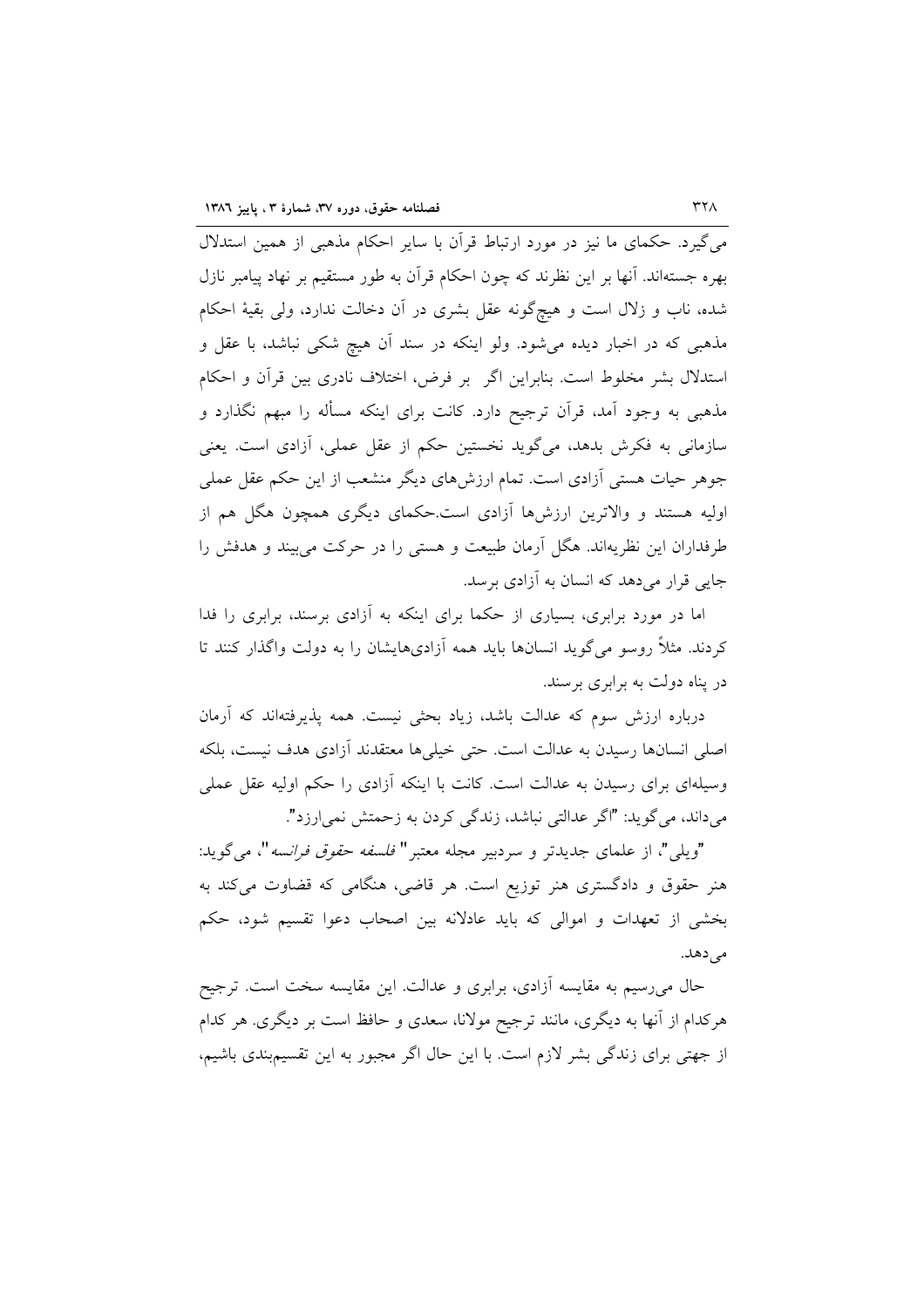به نظرم والاترین ارزشها عدالت است. آزادی قید و مرزهایی دارد. هیچکس بی بند و باری و آزادی مطلق را نمیپذیرد. حتی کانت میگوید حقوق شرایطی است که در آن آزادی هر کس باید محدود به آزادی دیگران باشد. گروههایی هم که به آزادی افراطی روی اَوردهاند، از نظر اخلاقی چنان واکنشی را در جهان ایجاد کردهاند که مورد پذیرش هیچکس نیست. برابری هم همین وضع را دارد، برابری بیش از حد ممکن است به نتایج نادرستی کشیده شود. اوایل انقلاب میگفتند جراحی به پیشخدمتش گفته بود زمین را بشوید، پیشخدمت جواب میدهد خودت باید بشویی، چون ما با هم برابریم، جراح هم میگوید قبول، من زمین را تمیز میکنم، تو هم چاقو را بگیر و برو به اتاق عمل. برابری مطلق به عدم عدالت می رسد، اما هرچه عدالت قوی تر و شدیدتر باشد، مطلوبتر است. عدالت هیچ قیدی ندارد، حتی بسیاری از حکما از آن به انصاف رسیدهاند که درجه رقیقتر و لطیفتر عدالت است. عدالت اقتضا میکند هر مدیونی، دینش را به طلبکار بپردازد، ولی انصاف اقتضا میکند اگر خواهر درماندهای به برادر توانگرش مدیون بود، به او مهلت داده شود و قاضی فوراً حکم نکند. علاوه بر این عدالت حاکم بر آزادی و برابری است. آزادی که به عدالت منتهی نشود اصلا آزادی نیست. پوپر میگوید: " جان استوارت میل چنان از آزادی صحبت میکند انگار که آزادی هدف است در صورتی که آزادی وسیله است."

ولی عدالت یک اشکال اساسی دارد. بحثهای مختلفی درباره آن شده است، مانند عدالت اجتماعی، اقتصادی، خانوادگی، قضایی و … که در دههٔ اخیر بیشتر به انواع آن پرداختهام و تحقیق کردهام. مختصر میگویم یک اشکال مهم ابهام در عدالت است و آنهم اینکه اصلاً عدالت چیست؟ البته در همهٔ امور معنوی چنین پرسشی مطرح میشود مثلاً زیبایی چیست؟ یعنی در تعریف این امور دچار اشکال میشویم که این هم یک اشکال عمومی است. جواب نغزی که به این پرسش میتوان داد، این است که مگر معنی قانون روشن است؟ این همه اختلافات در دیوان کشورها، چه در ایران و چه در سایر کشورها، مگر از یک متن روشن برنخواسته است؟ مگر قرآن برای تمام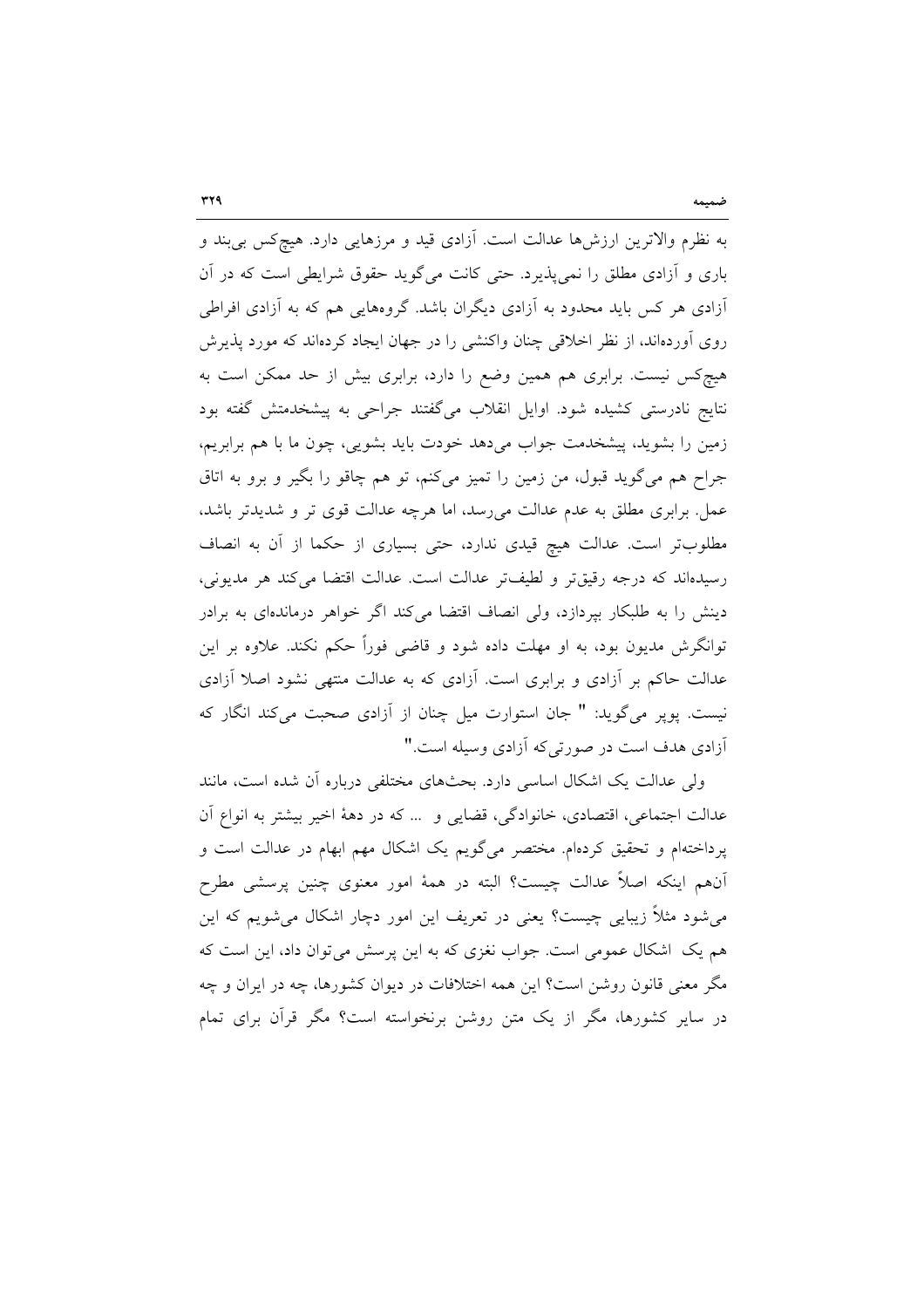مسلمین نبوده است، پس این همه اختلاف از کجاست؟ ذات استنباط و تفسیر، اقتضای این اختلافات را دارد.

نکته در اینجاست که ذات تفسیر، ایجاد اختلاف میکند. هر کسی بر اساس عقل و برداشت خودش می تواند استنباط جدیدی داشته باشد. این نیست که فقط یک نظر درست باشد و بقیه غلط. بسیاری از کسانی که به خاطر نظرشان متهم به فساد عقیده گشته و محکوم شدند، امروز از معلمان اخلاق بشرند. مسیح به دلیل فساد عقیده مصلوب شد. سقراط هم به همین دلیل محکوم شد. بنابراین نباید بگوییم آنچه نظر ماست، درست و هرچه بقیه میگویند، سراسر غلط است. عدالت به قدری مهم است که برخی که ظلم میکنند، می خواهند سرپوشی از عدالت بر آن بگذارند. معروف است امیرتیمور در یکی از شهرهای مسلمین چشم همه مردم را در آورد و چون از این واقعه متاسف شد به یکی از شهرهای کفار نیز حمله برد و چشم آنان را نیز از حدقه درآورد تا عدالت را بر قرار سازد.

با وجود این، تعاریف مختلفی از عدالت شده است که ما را به مفهوم آن نزدیکتر میکند. افلاطون میگوید عدالت عبارت است از وضع شیء در ما وضع۵له. یعنی هر چیزی برجای خودش باشد. از لحاظ اجتماعی به نظر او تنها کسانی می توانند به عدالت برسند که در دامن فلسفه بزرگ شده باشند. یعنی عقلای قوم که باید حکومت را به آنان واگذار نمود. همچنین در انسان نیز قوای مختلفی وجود دارد، وقتی در وجود انسان عدالت برقرار می شود که همه قوا در سیطرهٔ عقل باشد. این نظریه در فرهنگ اسلامی هم وارد شده و بسیاری از حکیمان و عارفان، از جمله مولوی از آن تقلید کر دهاند.

مولوي مي فرمايد:

عدل چه بود وضع أندر موضعش ظلم چه بود وضع در ناموضعش ارسطو عدالت را به دو دسته عام و خاص تقسیم کرده است. عدالت عام همهٔ فضیلتها را در بر میگیرد. عدالت خاص یعنی اینکه حق هر کسی به شایستگی را بدهند. این مفهوم هم در فرهنگ اسلامی وارد شده است. خصوصیت نظریه ارسطو این